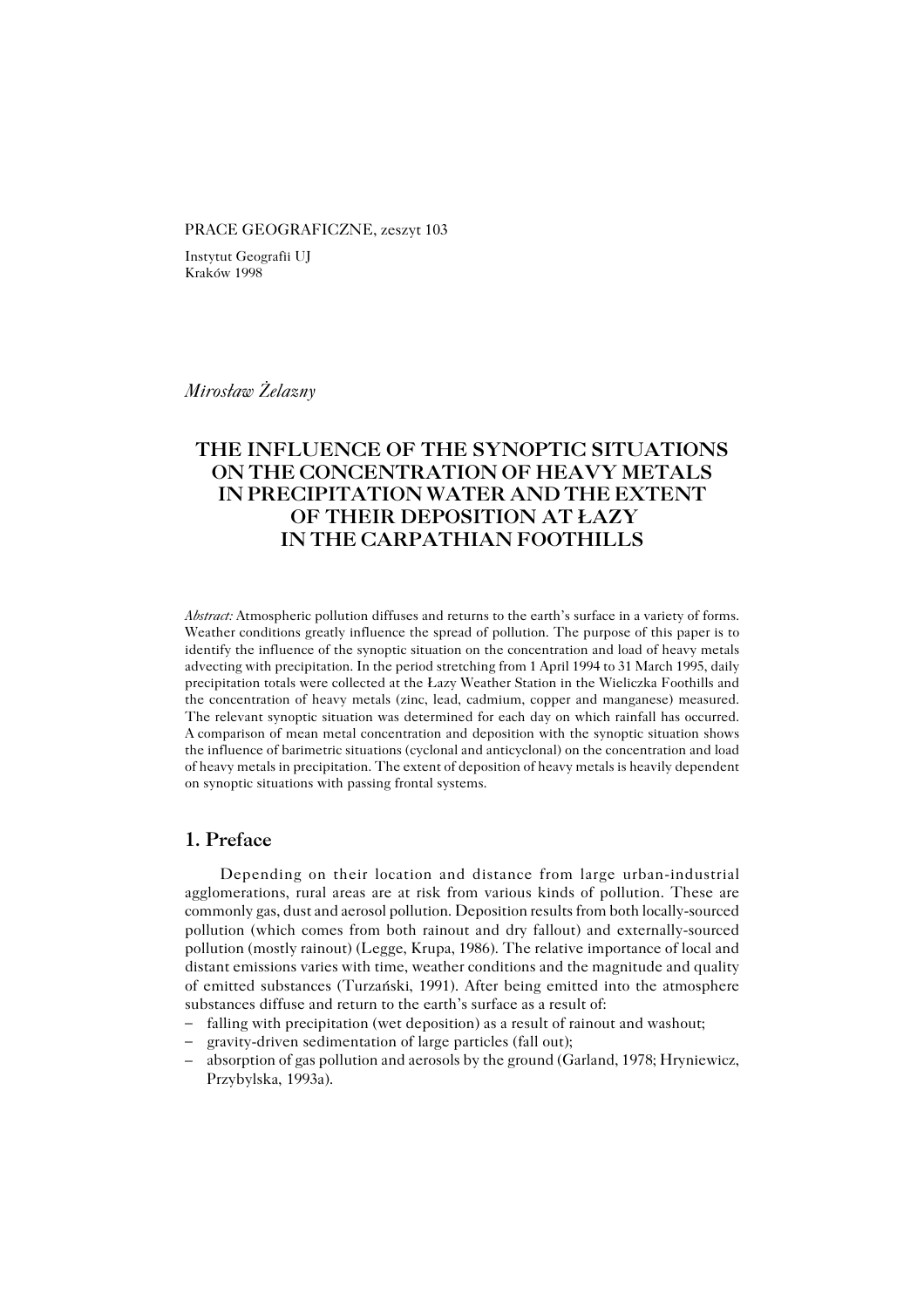### **2. Area of study**

A survey of the concentration and extent of pollution advecting with precipitation was carried out at Łazy, an agricultural area in the Wieliczka Foothills near the town of Bochnia. This is an area potentially under danger from incoming pollution from both local and distant emission sources (Fig. 1). To the west lies the Upper Silesia Industrial Region to the north−west − Cracow and the steel works at Nowa Huta, to the north, the gypsum plants at Pińczów and the chalk and cement works around Kielce − Sitkówka and Małogoszcz. From the north−east comes pollution sourced in areas of sulphur extraction and refining around Grzybów, Staszów and Tarnobrzeg, and also from the Połaniec generating station. To the east, in Tarnów, is a nitrate production plant. To the south there are no large pollution sources. Pollution also sometimes comes from the Moravian Gate region to the south−west (more exactly west−south−west), which hosts the coke production and steelmills of Ostrava−Karvina in the Czech Republic.

#### **3. Research aims, range and methods**

The goal of the research is to determine the concentration of heavy metals in atmospheric precipitation and the degree of their deposition during particular synoptic

Fig. 1. The location of the Łazy Research Centre in relation to the main sources of atmospheric pollution in south−eastern Poland.

Ryc. 1. Położenie Stacji Naukowej w Łazach w stosunku do głównych źródeł zanieczyszczenia atmosfery w południowo−wschodniej Polsce.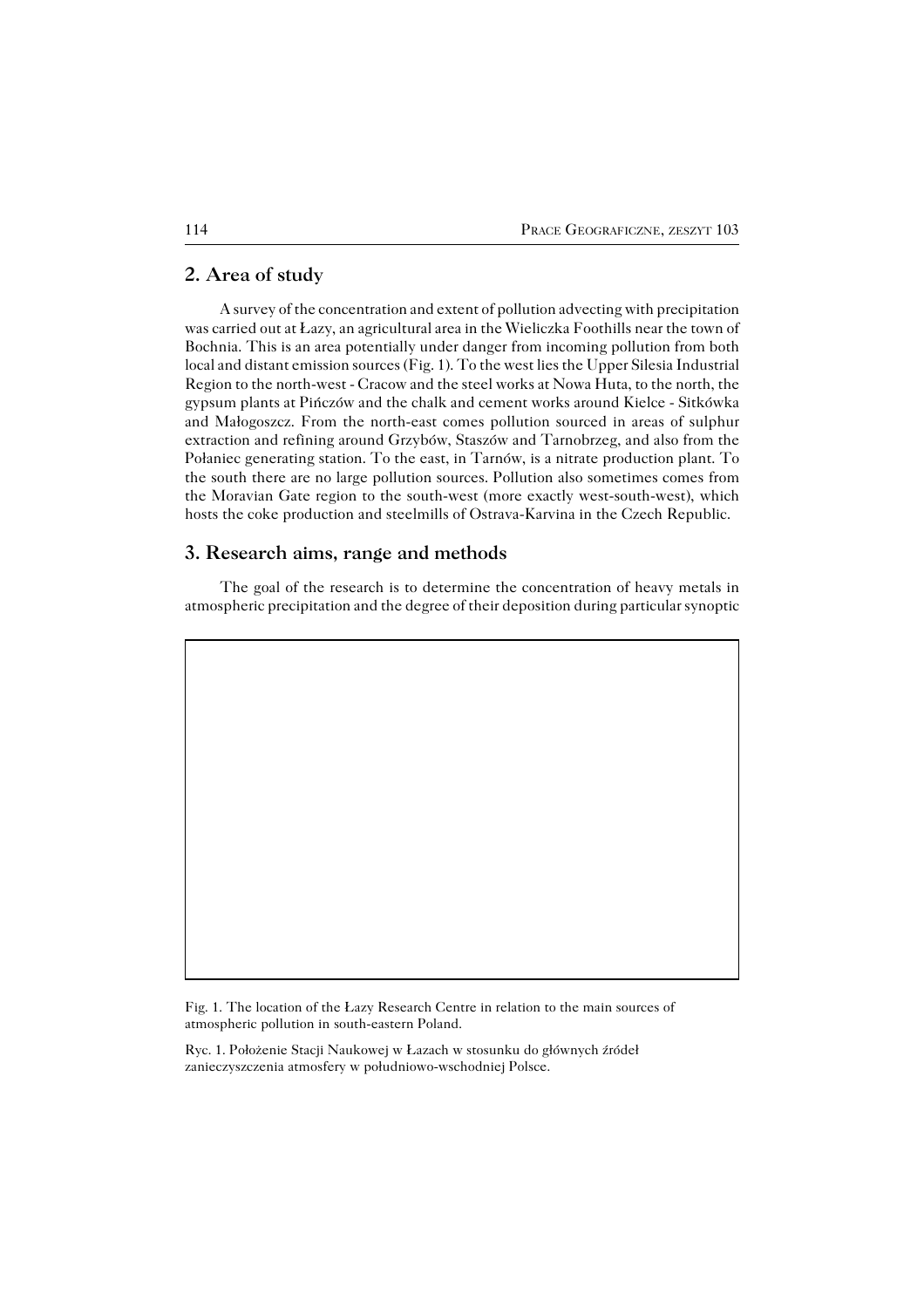conditions. Rainfall samples were taken at Łazy at 6.00 GMT every day, when precipitation had occurred. All forms of deposition were measured, i.e. both rainborne wet deposition and dry deposition occurring in the period prior to precipitation. Water samples were taken with the aid of three teflon−coated aluminium cones of inlet area of 1000 cm<sup>2</sup> each. This method ensured an adequate quantity of water even after small falls of precipitation. In the laboratory the water was poured into polypropylene test− tubes and treated with ultraclean  $HNO<sub>3</sub>$  to pH 2. In such water samples the concentration of heavy metals (zinc, lead, cadmium, copper and manganese) was determined using flame and non−flame atomic absorption on a Varian 20 spectrometer. The accuracy of the measurement was checked by using NRC (SLRS−3) reference samples. In falls of more than 1 mm it was possible to carry out the whole range of analyses, while when there was less than 1mm of rainfall analysis was limited. From 1 April 1994 to 30 March 1995 the heavy metal concentration in 146 samples was measured (Tab. 1).

Calculated average concentrations are weighted values. Weights are daily precipitation totals. The main meteorological elements influencing the behaviour of pollution in the environment are the direction and velocity of wind, the type of barometric situation, the quantity of precipitation and the degree of stratification of

Tab. 1. Number of samples and precipitation totals in particular types of synoptic situation at Łazy between 1 April 1994 and 31 March 1995.

|  | Type of<br>synoptic<br>situation<br>Typ sytuacji | Number of<br>precipitation<br>events<br>Liczba<br>przypadków<br>opadowych | Precipitation in<br>all situations<br>Opady przy wszystkich<br>sytuacjach |               | Precipitation in<br>anti-cyclonic<br>situations<br>Opady przy sytuacjach<br>antycyklonalnych |               | Precipitation in<br>cyclonic<br>situations<br>Opady przy sytuacjach<br>cyklonalnych |               |
|--|--------------------------------------------------|---------------------------------------------------------------------------|---------------------------------------------------------------------------|---------------|----------------------------------------------------------------------------------------------|---------------|-------------------------------------------------------------------------------------|---------------|
|  | synoptycznej                                     |                                                                           | mm                                                                        | $\frac{0}{0}$ | mm                                                                                           | $\frac{0}{0}$ | mm                                                                                  | $\frac{0}{0}$ |
|  | N                                                | 10                                                                        | 45.1                                                                      | 6.4           | 6.9                                                                                          | 0.98          | 38.2                                                                                | 5.41          |
|  | <b>NE</b>                                        | 7                                                                         | 38.1                                                                      | 5.4           | 14.2                                                                                         | 2.01          | 23.9                                                                                | 3.39          |
|  | E                                                | 5                                                                         | 15.6                                                                      | 2.2           | 5.3                                                                                          | 0.75          | 10.3                                                                                | 1.46          |
|  | <b>SE</b>                                        | 3                                                                         | 36.6                                                                      | 5.2           | none                                                                                         | none          | 36.6                                                                                | 5.19          |
|  | S                                                | 3                                                                         | 15.2                                                                      | 2.2           | none                                                                                         | none          | 15.2                                                                                | 2.15          |
|  | SW                                               | 21                                                                        | 53.3                                                                      | 7.6           | 15.0                                                                                         | 2.13          | 38.3                                                                                | 5.43          |
|  | W                                                | 36                                                                        | 113.7                                                                     | 16.1          | 45.6                                                                                         | 6.46          | 68.1                                                                                | 9.65          |
|  | <b>NW</b>                                        | 15                                                                        | 61.2                                                                      | 87            | 6.9                                                                                          | 0.98          | 54.3                                                                                | 7.70          |
|  | $Bc+Cc$                                          | 33                                                                        | 268.6                                                                     | 38.1          | none                                                                                         | none          | 268.6                                                                               | 38.07         |
|  | Ka+Ca                                            | 11                                                                        | 28.8                                                                      | 4.1           | 28.8                                                                                         | 4.08          | none                                                                                | none          |
|  | χ                                                | $\overline{2}$                                                            | 29.3                                                                      | 4.2           | none                                                                                         | none          | none                                                                                | none          |
|  | Total                                            | 146                                                                       | 7055                                                                      | 100 $O$       | 1227                                                                                         | 17 39         | 5535                                                                                | 78 45         |

Tab. 1. Liczba badanych przypadków i sumy opadów atmosferycznych w poszczególnych typach sytuacji synoptycznych w Łazach w okresie od 1 kwietnia 1994 do 31 marca 1995 r.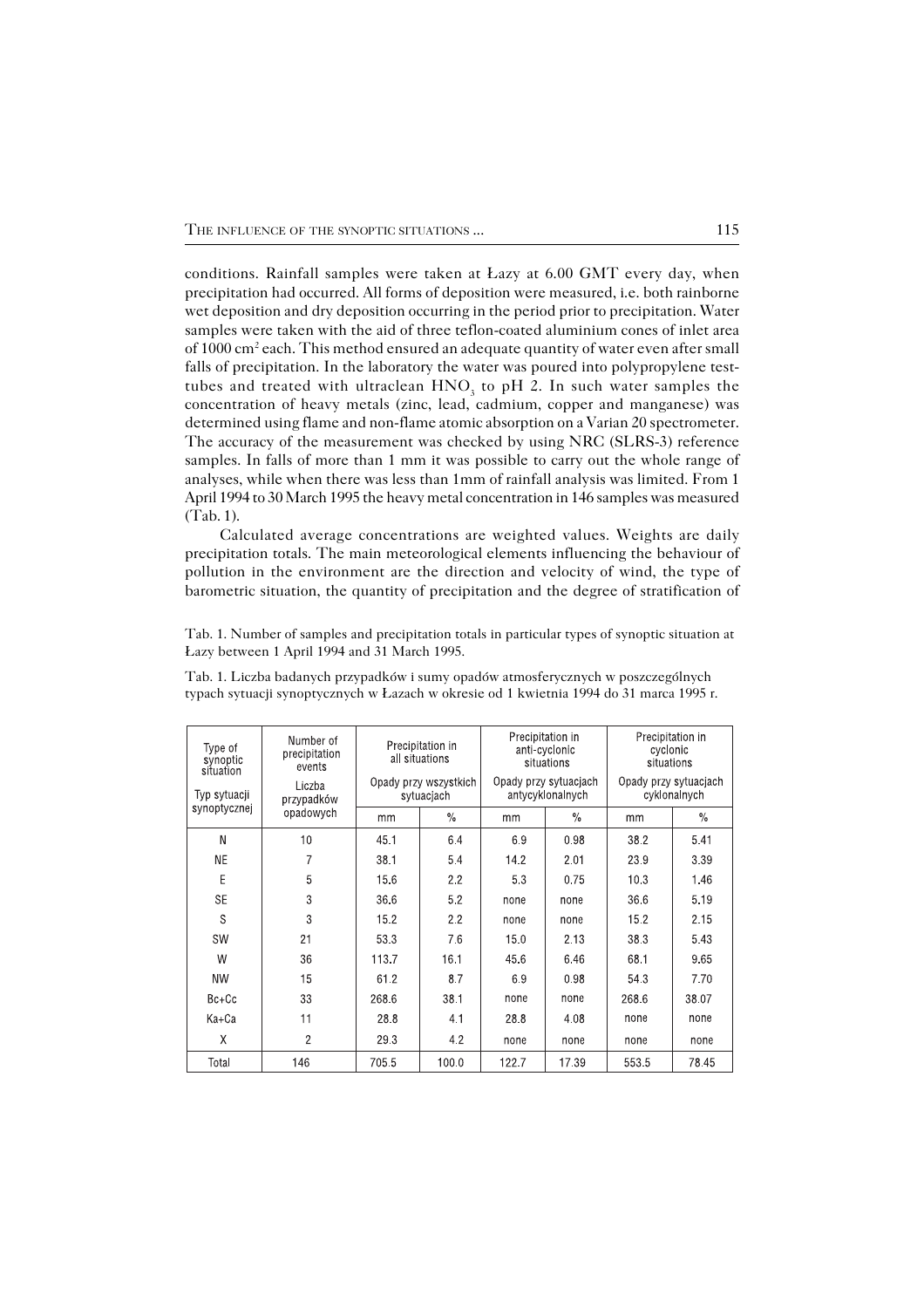the atmosphere (including temperature inversion). In the mesosynoptic scale the most important elements of atmospheric circulation directly influencing the weather of agiven area are the direction of air masses advection and the type of barometric system (Niedźwiedź, 1981).

For every daily rainfall total the type of synoptic situation during which precipitation occurred was determined. This was done on the basis of the calendar drawn up and made available by Prof. T. Niedźwiedź (manuscript). The average concentration and deposition of heavy metals for rainfall connected with the advection of air masses from particular directions were calculated. There is a difference between falls occurring during cyclonic (low pressure) and anti−cyclonic (high pressure) conditions.

All the types of synoptic situation are presented below; subscript 'c' indicates cyclonic conditions, while subscript 'a' implies anticyclonic conditions (Niedźwiedź, 1981):

- Na, Nc − situations with air−masses advection from the north, –
- NEa,NEc − situations with air−masses advection from the north−east, –
- Ea, Ec − situations with air−masses advection from the east, –
- SEa, SEc − situations with air masses advection from south−east, –
- Sa, Sc − situations with air−masses advection from the south, –
- SWa, Swc − situations with air−masses advection from the south−west, –
- Wa,Wc − situations with air−masses advection from the west, –
- NWa, NWc − situations with air−masses advection from the north−west. –
- Ca − central anticyclonic situation, no advection, high pressure centre over south Poland or Slovakia,
- Ka − high−pressure wedge, sometimes several undistinct centres or unclearly defined area of high pressure, axis of the ridge of high pressure,
- Ca − central cyclonic situation, low pressure centre over south Poland or Slovakia, –
- Bc − low−pressure trough, unclearly defined area of low pressure or axis of the low− pressure trough with different directions of advection and frontal systems separating different air−masses. –
- X − undefined situations and pressure cols. –

In the analysis material gained from rainfall connected with situations Ca (1case) and Cc (2 cases) were treated together with the related situations Ka and Bc. In the case of advection of air masses from four directions − NE, E, SE and S − the quantity of precipitation samples received is too small and thus in these cases we must be careful in interpreting resultant data.

## **4. Results**

### **4.1 Concentrations of metals in rainfall**

The average concentration of heavy metals in precipitation was: for zinc 67.0, manganese 11.9, lead 8.9, copper 5.4 and cadmium 0.8 (all figures in μg dm<sup>-3</sup>). In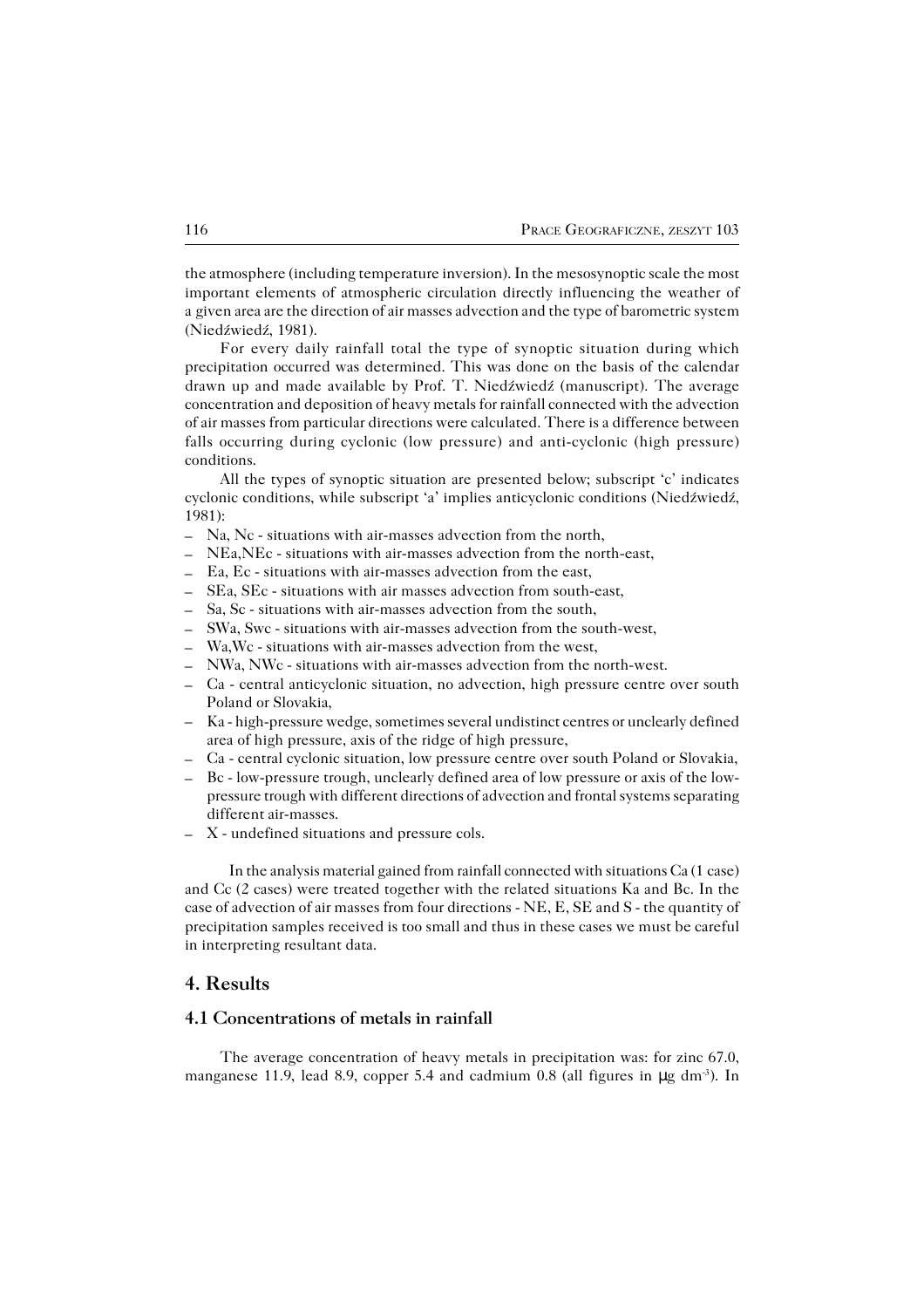Fig. 2. Average concentration of heavy metals in precipitation water in various kinds of barometric situation.

Ryc. 2. Średnia koncentracja metali ciężkich w wodach opadowych w różnych rodzajach układu barycznego.

industrial areas heavy metal concentrations are several times higher, e.g. in Głogów copperfield in south−western Poland they amount to zinc 960, copper 426, lead 255 and cadmium 2.4 (all figures in µg dm−3) (Hryniewicz, Przybylska, 1993b). In Upper Silesia and its environs, respective concentrations are zinc 297, copper 5, lead 13 and cadmium 1 (Leśniok, 1993).

In precipitation connected with with anticyclonic barometric conditions aconcentration of heavy metals 1.7−2.4 times higher on average than for precipitation linked with cyclonic conditions was observed (Fig. 2). This was the case for all metals.

With regard to the large industial concentrations in the area lying to the west and north−west of Łazy (Upper Silesia, Olkusz and Cracow), the highest pollution levels might be expected in precipitation advecting from those directions. Analysis of metal concentrations with respect to the direction of incoming air mass, independent of the barometric conditions, shows the truth of this only for cadmium and lead (Fig. 3). This draws attention to the fact that in stable high pressure systems (Ka and Ca) the concentration of metals was high, generally several times higher than was the case for rain falling during low atmospheric pressure conditions (Bc and Cc).

The distribution of metal concentrations in rainfall arriving from particular directions broken into the cyclonic and anti−cyclonic situations shows a complex array of factors shaping the level of pollution in rainfall (Fig. 4). The greatest concentration of heavy metals in rainfall occurred in anti−cyclonic situations advecting from the north, north−west and east. In the case of lead, zinc and cadmium the greatest concentration occurring in rainfall from those directions shows the origin of these contaminants in Cracow, the Nowa Huta steelworks and Olkusz. The case of copper is different. Its greatest presence is in precipitation advecting from the east. Here it should be noted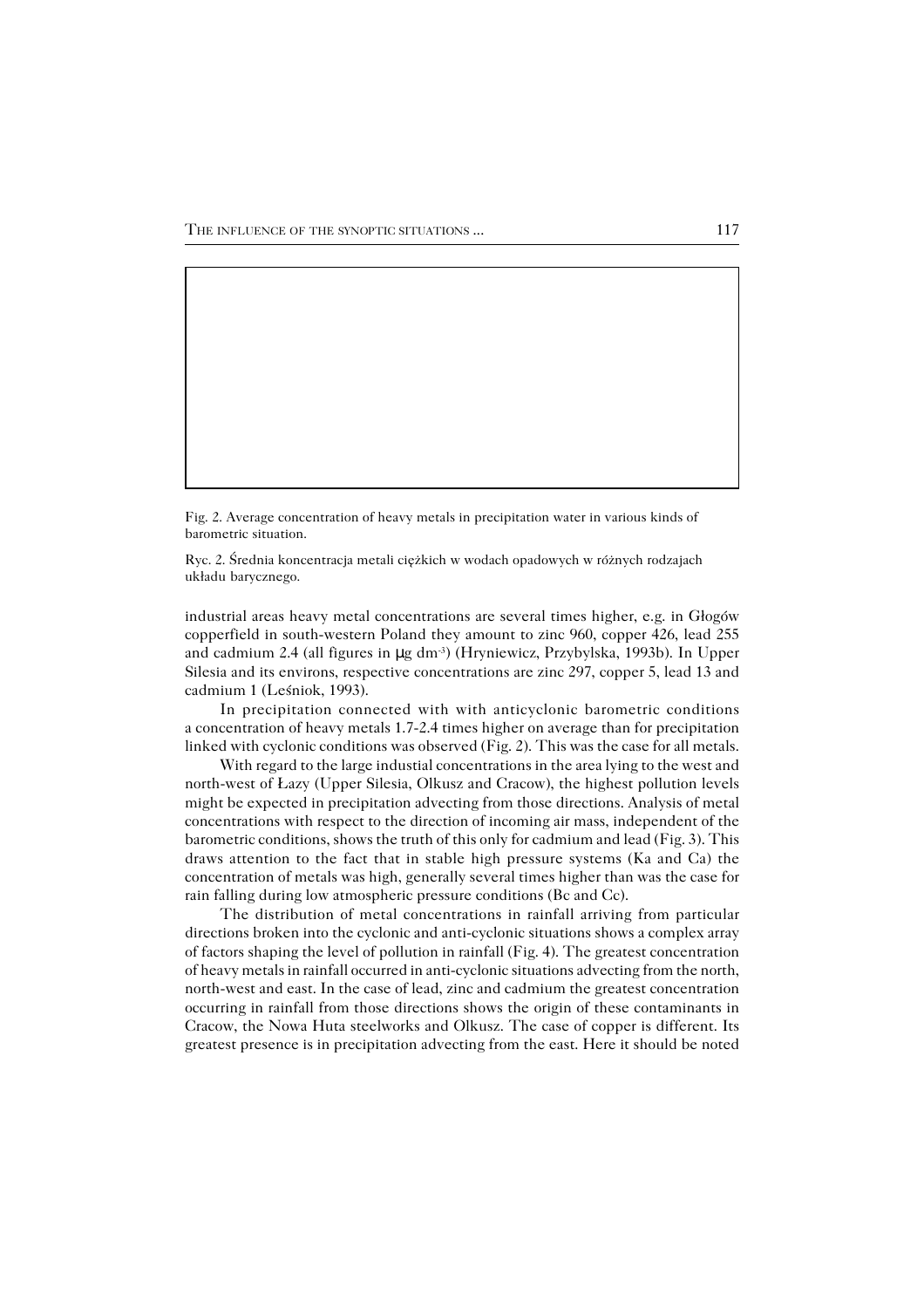that the highest concentrations do not advect from the west. This is probably a result of upwind wash out of pollution and the tendency to rain out at the sampling site.

A comparison of heavy metal concentrations occurring in anti−cyclonic situations with those in cyclonic situations emanating from the same cardinal direction shows the role of the barometric situation in shaping the chemistry of precipitation. Heavy metal concentrations are generally higher in falls occurring in high−pressure systems. It is worth underlining that the greatest disproportion (the ratio of concentration of surveyed elements in anticyclonic and cyclonic situations) occurs in those directions where the distance between the emission sources and Łazy is the least. This is most obvious in the case of zinc, cadmium and lead in falls originating to the NW and N. The lowest concentration was noted in precipitation coming from the S and SE. Here it should be noted that − as shown in another paper (Ciszewski, Żelazny, 1995c) − the concentration of pollution in precipitation water can change dramatically during one event. In almost one in two cases the highest concentration of heavy metals occurs not in the first hour of precipitation (so−called 'normal type'), but rather in the following hours. The classification of the synoptic situation herein and the recording of only one barometric situation for a particular day oversimplifies the real picture, which has very complicated dynamics. Despite the analysis of 97% of cases of rainfall during the time in question, their number is too small to create a sufficiently large databank.

#### **4.2 Deposition**

The annual load of the five surveyed heavy metals deposited on the area under research amounted to 60,584 µg m−2 . The most heavily−deposited was zinc (72.8%),

Ryc. 3. Średnia koncentracja metali ciężkich w wodach opadowych w zależności od kierunku napływu mas powietrza  $(w \mu g dm^{-3})$ .

Fig. 3. Average concentration of heavy metals in precipitation water with regard to direction of advecting air masses (in μg dm<sup>-3</sup>).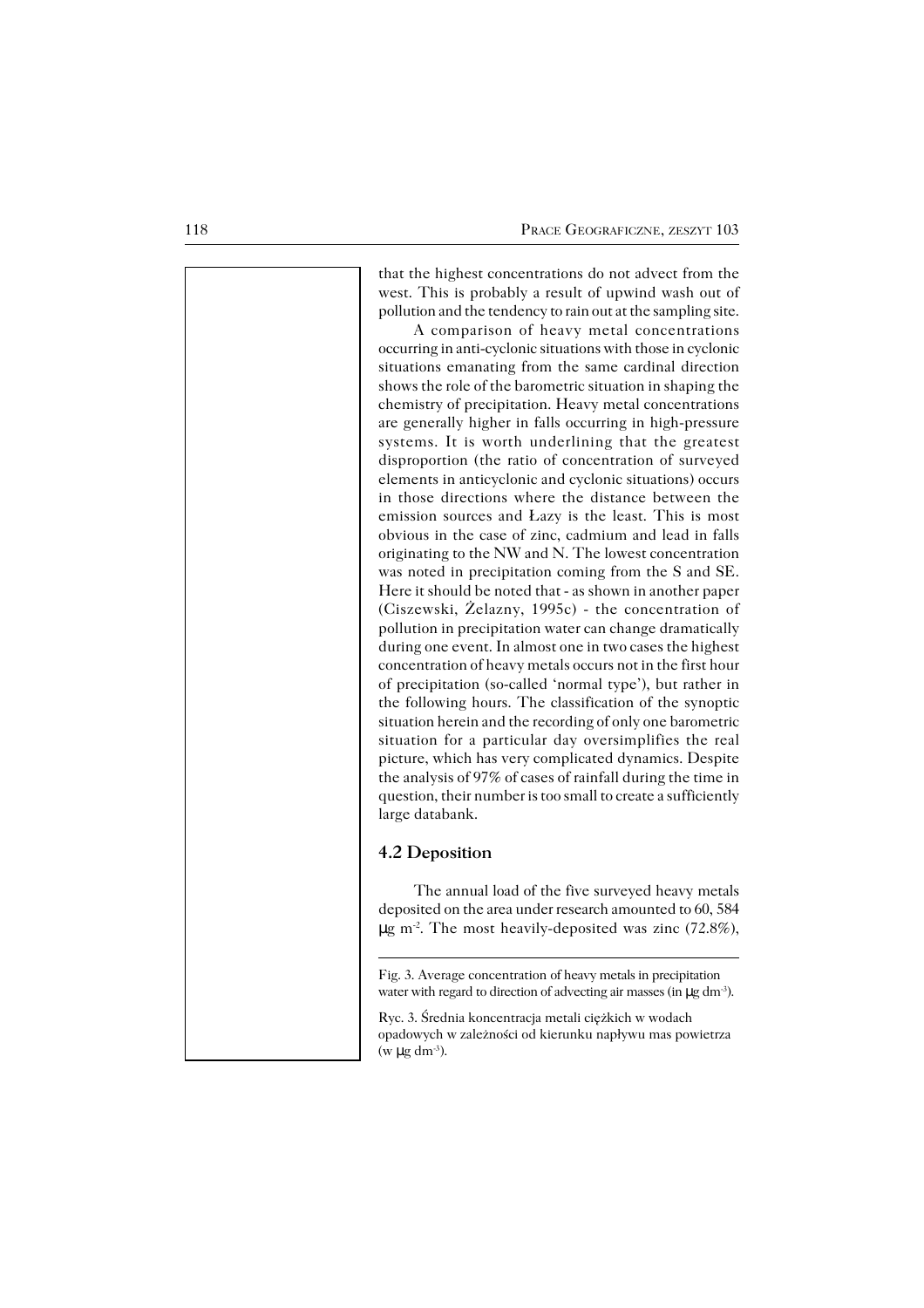much less manganese (11.9%), lead (8.9%), copper (5.4%) and, the least, cadmium (0.8%) (Fig. 5). Depo− sition of heavy metals in industrial regions was considerably greater. In Głogów copperfield it amounted to 897,800 μg m<sup>-2</sup> (Hryniewicz, Przybylska, 1993b), while in Cracow it was 108,200 µg m−2 (Grodzińska, 1995).

Analysis of pollution deposited with precipitation, which occurred in cyclonic and anti−cyclonic barometric conditions shows that cases connected with cyclonic situations accounts for 60% of deposits in the area (Fig.6). This is a consequence of the quantity of precipitation connected with low−pressure systems, which account for 78% of the total (Tab. 1). The large precipitation totals advecting from the west (despite relatively low metal concentrations) means that metal deposits received from that direction are substantial and in the case of cadmium and copper, the most substantial (Fig. 7). It should be stressed that the largest load of metals (Zn, Mn, Pb − the greatest deposition) is received in situations classed as cyclonic troughs (Bc) or central cyclonic situations (Cc), which are connected with rainfall arriving with frontal systems.

In the case of zinc, manganese, copper and lead, the synoptic situation, which is characterised by changed directions of air masses (Bc, Cc, Ca, Ka) leads to more metals being deposited than precipitation recorded during synoptic conditions connected with particular directions. This results from significantly greater rainfall occurring during such conditions. Such precipitation accounts for 42% of annual total.

The pattern of pollution deposited separated according to its advection in low and high−pressure systems shows the even greater role that precipitation advecting with frontal systems (Bc) plays. It is a rule

Fig. 4. Average concentration of heavy metals in precipitation water with regard to direction of advecting air masses in cyclonic (c) and anticyclonic (a) synoptic situations (in  $\mu$ g dm<sup>-3</sup>).

Ryc. 4. Średnia koncentracja metali ciężkich w wodach opadowych w zależności od kierunku napływu mas powietrza w cyklonalnej (c) i antycyklonalnej (a) sytuacji synoptycznej (w  $\mu$ g dm<sup>-3</sup>).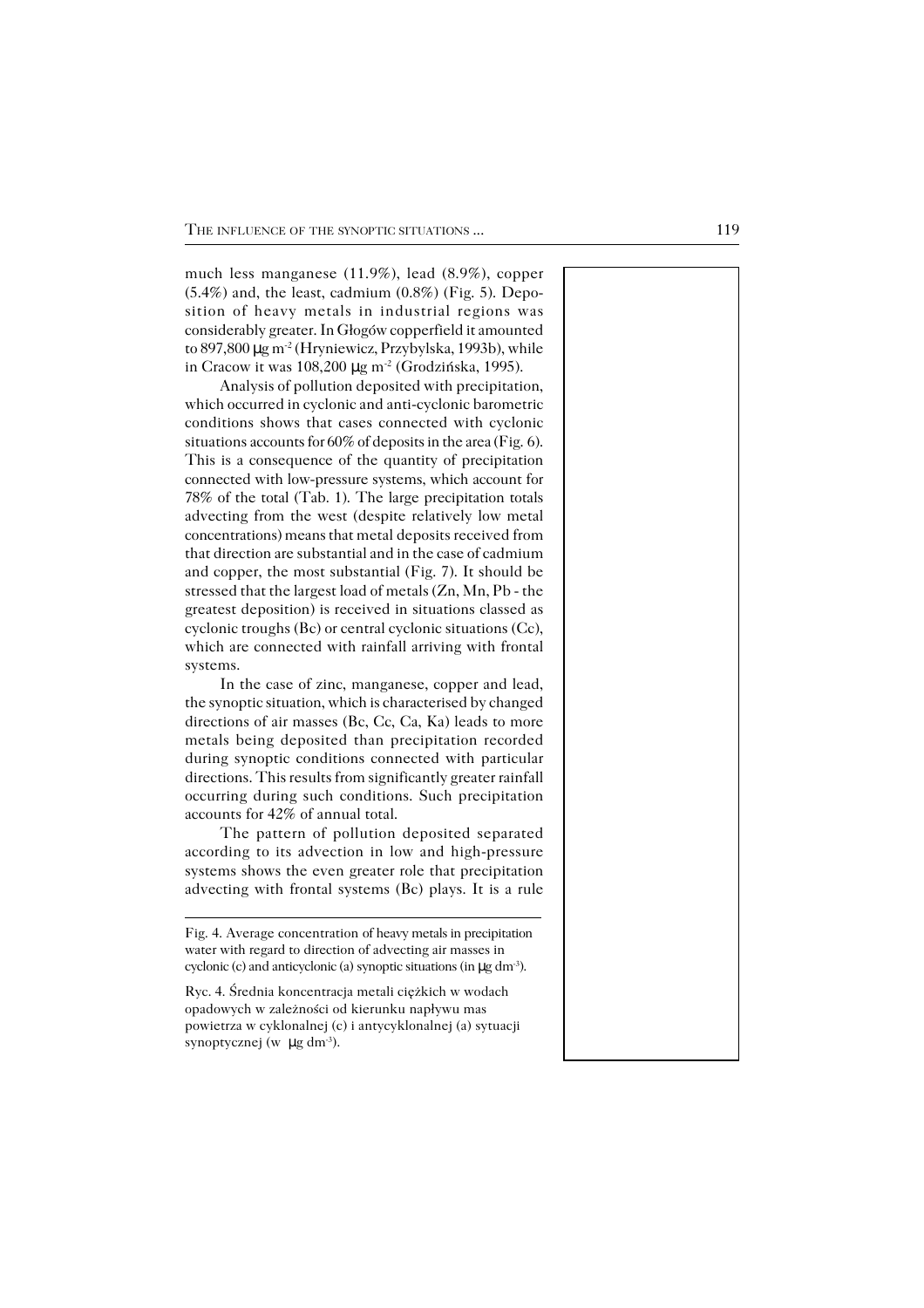

Fig. 5. Relative size of deposition of the heavy metals at Łazy in the period from 1 April 1994 to 31 March 1995.

Ryc. 5. Względna wielkość depozycji badanych metali w Łazach w okresie od 1 kwietnia 1994 do 31 marca 1995 r.



Fig. 6. Relative size of deposition of the heavy metals at Łazy in various kinds of barometric conditions between 1 April 1994 and 31 March 1995.

Ryc. 6. Względna wielkość depozycji badanych metali ciężkich w Łazach w różnych rodzajach układu barycznego w okresie od 1 kwietnia 1994 do 31 marca 1995 r.

that during the events occurring during barimetric depressions the most pollution was deposited (from 36% for cadmium to 48% for zinc) in synoptic conditions Bc and Cc. This is a consequence of the large amount of rainfall during such synoptic situations (38.1%). In high− pressure conditions deposition of metals was greatest with westerlies; in the case of lead amounting to over half (52%) of the total load (Fig. 8). Precipitation connected with high− pressure situations Ka and Ca, and thus not assigned to a direction, held relatively little pollution, despite several−times−higher concentrations of heavy metals occurring in precipitation. This is a result of the low precipitation total (4.08%) connected with these synoptic situations. The lowest levels of pollution come from the south, east and south−east.

## **5. Conclusion**

A comparison of deposition and concentration of heavy metals with values noted in the literature allows us to say that the area under survey has a mild degree of atmospheric pollution (Ciszewski, Żelazny, 1995a and b; Jeffries, Snyder, 1981, Grodzińska et al. 1995; Hryniewicz, Przybylska 1993b; Leśniok 1996; Turzański 1991; Turzański, Bik, 1993).

The concentration of heavy metals in rainwater depends above all on the type of barometric system. Anticyclonic conditions lead to a higher concentration than cyclonic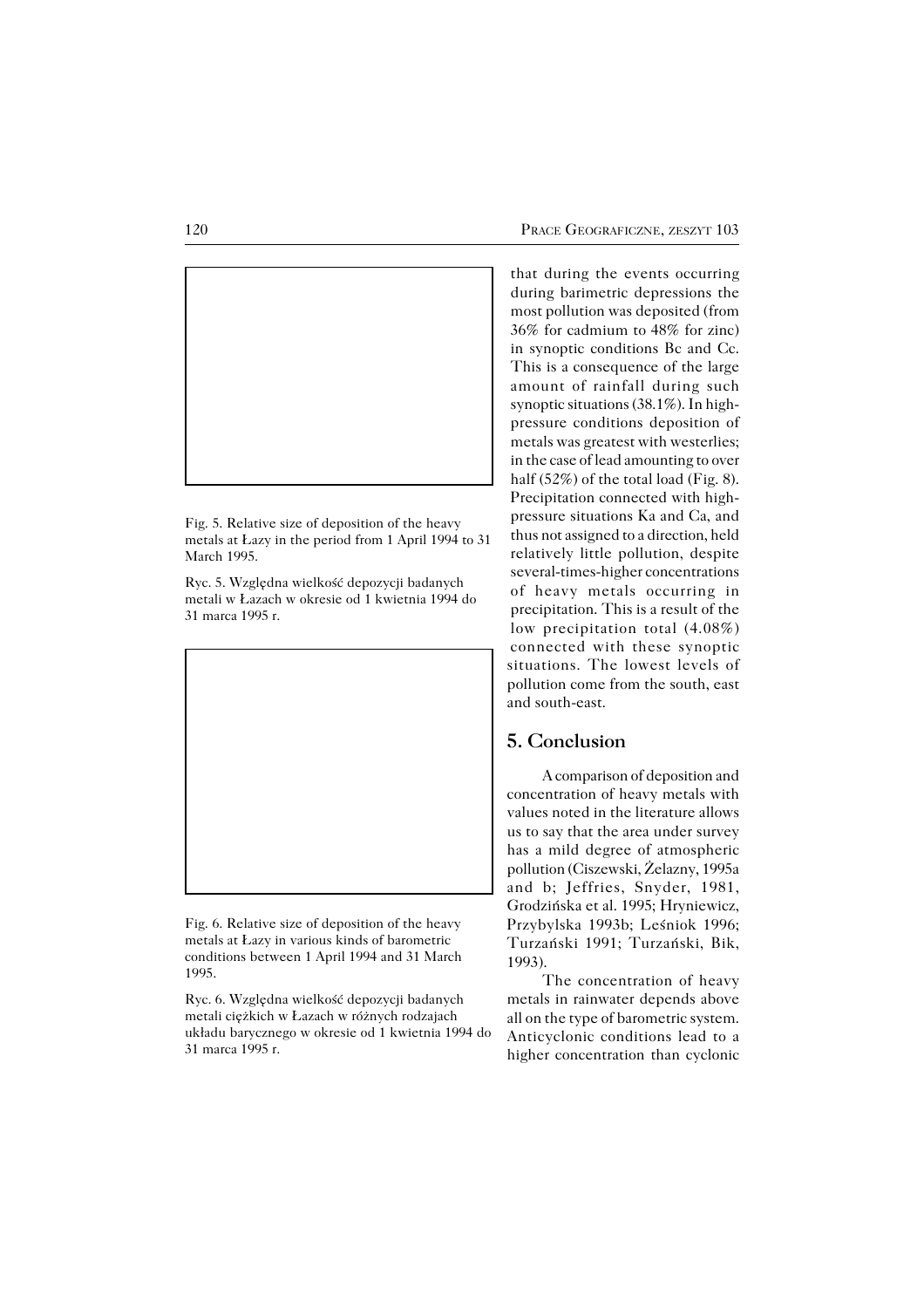conditions. The influence of direction of the incoming air mass on the metal concentration is not limited to a single aspect. In anticyclonic conditions rain with a high metal concentration comes generally from the north and north−west. For cyclonic situations it is hard to work out any kind of rule. Concentrations are different for different metals.

The amount received is undoubtedly connected with the magnitude of precipitation. More metal fallout is received from the west than from other directions. The largest load of metals is however caused by cyclonic trough situations, of changed direction of incoming air masses but high precipitation totals. The central cyclonic situation (Ca) and cyclonic ridge (Ka) do not account for such a role due to the insignificant amounts of rainfall.

The project was carried out from the resources provided by KBN as part of research project PB 0389/ P2/93/04.

Ryc. 7. Względna wielkość depozycji metali ciężkich w Łazach w zależności od kierunku napływu mas powietrza, niezależnie od sytuacji synoptycznej, w okresie od 1 kwietnia 1994 do 31 marca 1995 r.

Fig. 7. Relative size of deposition of the heavy metals at Łazy with regard to direction of advecting air mass independent of the synoptic situation between 1 April 1994 and 31 March 1995.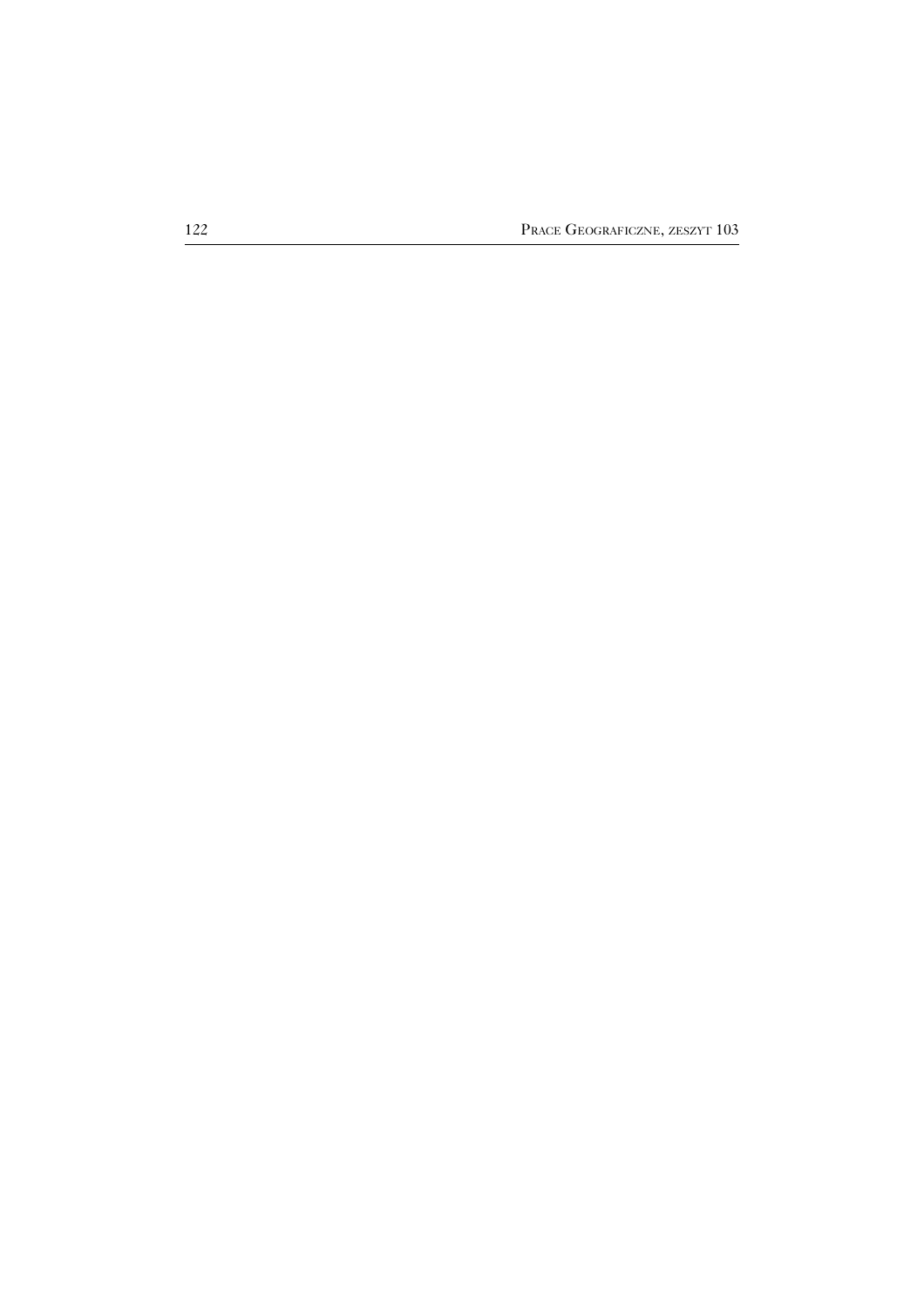#### **References**

- Ciszewski D., Żelazny M. (1995a): *Koncentracja makro i mikrojonów w wodach opadach atmosferycznych w Łazach na Pogórzu Karpackim* [in:] L. Kaszowski (ed.), *Dynamika iantropogeniczne przeobrażenia środowiska przyrodniczego progu Karpat między Rabą a Uszwicą*, Instytut Geografii UJ.
- Ciszewski D., Żelazny M. (1995b): *Ładunki zanieczyszczeń w wodach opadowych w Łazach na Pogórzu Wielickim* [in:] L. Kaszowski (ed.), *Dynamika i antropogeniczne przeobrażenia środowiska przyrodniczego progu Karpat między Rabą a Uszwicą*, Instytut Geografii UJ.
- Ciszewski D., Żelazny M. (1995c): *Koncentracja makro i mikrojonów w poszczególnych fazach opadów atmosferycznych w Łazach na Pogórzu Karpackim* [in:] L. Kaszowski (ed.), *Dynamika iantropogeniczne przeobrażenia środowiska przyrodniczego progu Karpat między Rabą a Uszwicą*, Instytut Geografii UJ.
- Garland J. A. (1978): *Dry and wet removal of sulphur from the atmosphere*, Atmospheric Environment, 12.
- Grodzińska K. (ed.) (1995): *Zakwaszenie i skład chemiczny opadów atmosferycznych w województwie krakowskim w okresie II 1994−I 1995*, manuscript.
- Hryniewicz R., Przybylska G. (1993a): *Actual and predicted air pollution and deposition rates of pollutants in north − eastern Poland*, Ekologia Polska, 41, 1−2.
- Hryniewicz R., Przybylska G. (1993b): *Zanieczyszczenie opadów atmosferycznych w Polsce* [in:] I.Dynowska (ed.), *Przemiany stosunków wodnych w Polsce w wyniku procesów naturalnych iantropogenicznych*, Kraków.
- Jeffries D. S., Snyder W. R. (1981): *Atmospheric deposition of heavy metals in central Ontario*, Water, Air and Soil Pollution, 15.
- Legge A. H., Krupa S. V. (1986): *Air pollutants and their effect on the terrestrial ecosystem*. Advances in Environmental Science and Technology, 18., Wiley, New York, Chichester, Brisbane, Toronto, Singapore.
- Leśniok M. (1996): *Zanieczyszczenie wód opadowych w obrębie Wyżyny Śląsko−Krakowskiej*, Prace Nauk. Uniw. Śl., 1591.
- Niedźwiedź T. (1981): *Sytuacje synoptyczne i ich wpływ na zróżnicowanie przestrzenne wybranych elementów klimatu w dorzeczu górnej Wisły*, Rozprawy hab., 58, UJ.
- Turzański K. P. (1991): *Zanieczyszczenie wód opadowych południowej Polski, Kwaśne deszcze i ich monitoring*, Sozologia i Sozotechnika, 34.

Fig. 8. Relative size of deposits of the heavy metals at Łazy with regard to direction of advecting air mass separated into cyclonic and anticyclonic situations between 1 April 1994 and 31 March 1995.

Ryc. 8. Względna wielkość depozycji metali ciężkich w Łazach w zależności od kierunku napływu mas powietrza, oddzielnie w sytuacjach cyklonalnych i antycyklonalnych, w okresie od 1 kwietnia 1994 do 31 marca 1995 r.